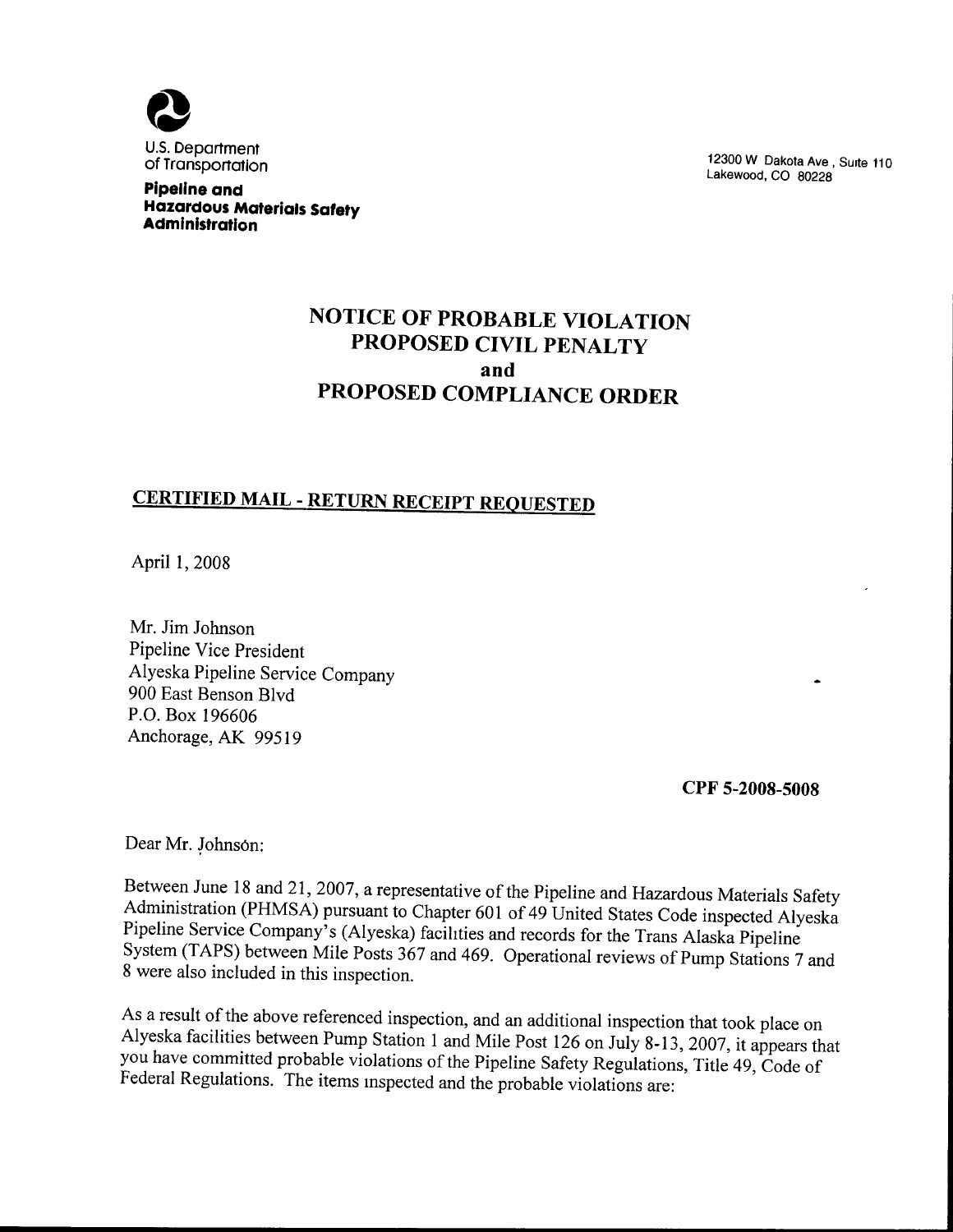1. §195.573 What must I do to monitor external corrosion control?

(a) Protected pipelines. You must do the following to determine whether cathodic protection required by this subpart complies with Sec. 195.571:

(1) Conduct tests on the protected pipeline at least once each calendar year, but with intervals not exceeding 15 months.

(e) Corrective action. You must correct any identified deficiency in corrosion control as required by Sec. 195.401(b). However, if the deficiency involves a pipeline in an integrity management program under Sec. 195. 452, you must correct the deficiency as required by Sec. 195.452(h).

Alyeska failed to conduct pipe-to-soil tests on the mainline pipe at several road crossings on TAPS at least once each calendar year, but with intervals not exceeding 15 months, as required by  $§195.573(a)(1)$ , to determine whether cathodic protection (CP) complied with §195.571. Further, Alyeska failed to correct CP deficiencies as required by  $§195.573(e)$  after eventually conducting tests at some road crossings and discovering CP deficiencies. It is inappropriate for more than one (1) year to pass before areas of low CP are remediated. However, in instances of aggressive corrosion, remediation must occur in less than one (1) year. The records indicate that Alyeska failed to conduct pipeto-soil tests and failed to remediate inadequate CP at the locations listed below:

- Pipe-to-soil tests on the mainline pipe at road casings at Mile Posts 18.69, 177.24, 300. 31, 308. 01, 340. 46 and 367. 06 were not conducted for the years 2004 and 2005.
- Pipe-to-soil tests of the mainline pipe at the road crossing at Mile Post 579.48 were not conducted in years 2003 and 2004. The mainline pipe at this location did not meet NACE criteria for the years 2005 and 2006.
- Pipe-to-soil tests of the mainline pipe at the road crossing at Mile Post 246.18 were not conducted for 2004. The mainline pipe at this location did not meet NACE ' criteria for the years 2003, 2005 and 2006,
- Pipe-to-soil tests of the mainline pipe at the road crossing at Mile Post 765.24 were not conducted for the years 2003 and 2004. The mainline pipe at this location did not meet NACE criteria for the years 2005 and 2006.

# Evidence:

- 1. TAPS mainline road crossing surveys, '06, '05, '04, and '03.
- 2. MP-166-3.22, Rev 1, Section 5.2.5.1, dated 7/27/06.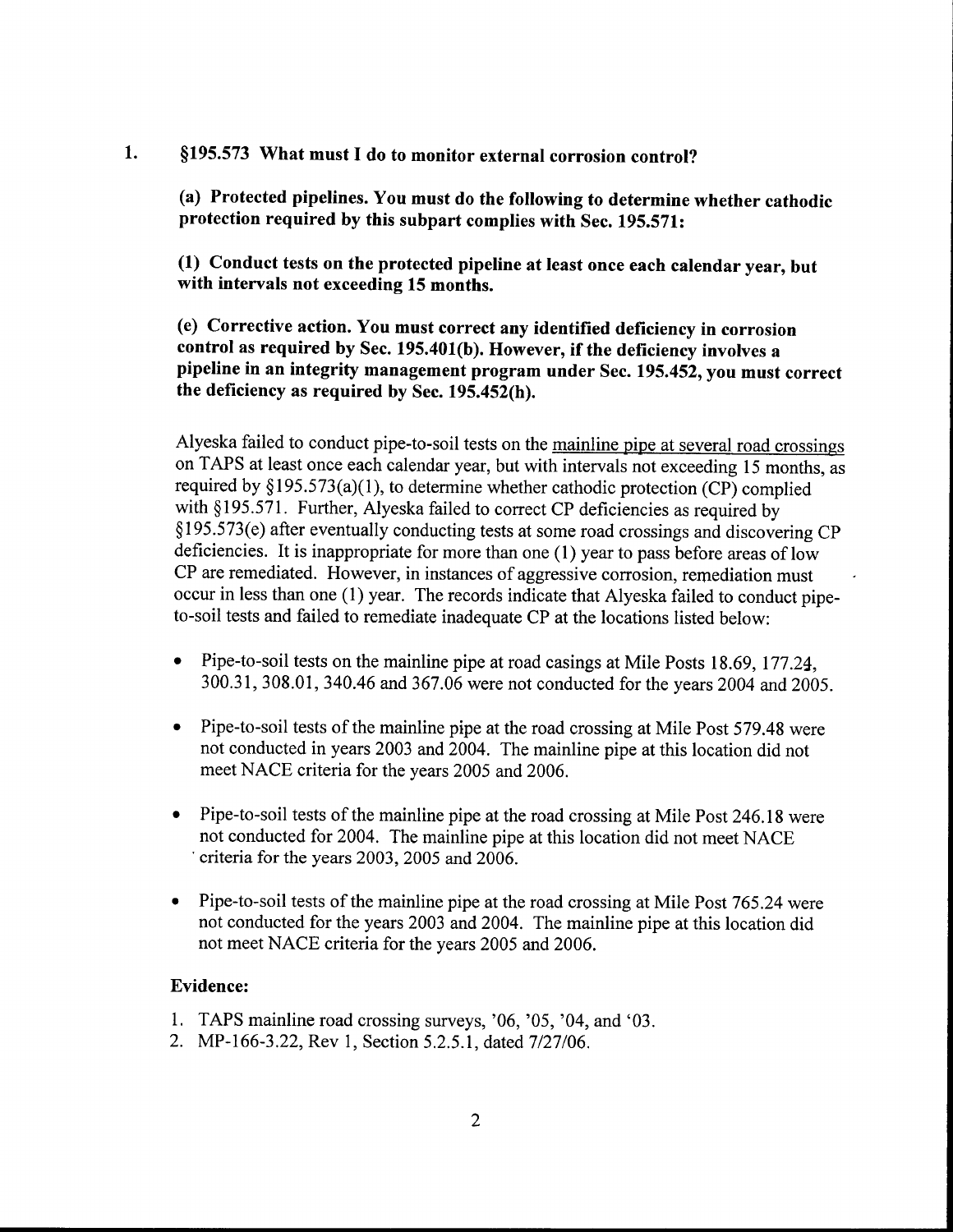2. §195.571 What criteria must I use to determine the adequacy of cathodic protection?

Cathodic protection required by this subpart must comply with one or more of the applicable criteria and other considerations for cathodic protection contained in paragraphs 6.2 and 6.3 of NACE Standard RP 0169 (incorporated by reference, see § 195.3).

§195.573 What must I do to monitor external corrosion control?

(e) Corrective action. You must correct any identified deficiency in corrosion control as required by Sec. 195.401(b). However, if the deficiency involves a pipeline in an integrity management program under Sec. 195.452, you must correct the deficiency as required by Sec. 195.452(h).

Alyeska's pipe-to-soil potentials at certain CP coupon test stations on TAPS failed to meet the criteria in NACE Standard RP 0169 as required by \$195. 571. Records show that CP coupons failed to meet the NACE Standard at Mile Posts 449. 26, 474. 03, and 477. 48 on TAPS for the years 2004, 2005 and 2006.

Further, Alyeska failed to correct those deficiencies in corrosion control at those locations as required by §195.401(b). It is inappropriate for more than one (1) year to pass before areas of low CP are remediated. However, in some instances remediation must occur in less than one (1) year.

# Evidence:

TAPS Mainline CP Coupon Surveys, '04, '05, '06.

 $3.$ \$195. 571 What criteria must I use to determine the adequacy of cathodic protection?

Cathodik protection required by this subpart must comply with one or more of the applicable criteria and other considerations for cathodic protection contained in paragraphs 6.2 and 6.3 of NACE Standard RP 0169 (incorporated by reference, see  $§$  195.3).

\$195. 573 What must I do to monitor external corrosion control?

(e) Corrective action. You must correct any identified deficiency in corrosion control as required by Sec. 195. 401(b). However, if the deficiency involves a pipeline in an integrity management program under Sec. 195. 452, you must correct the deficiency as required by Sec. 195.452(h).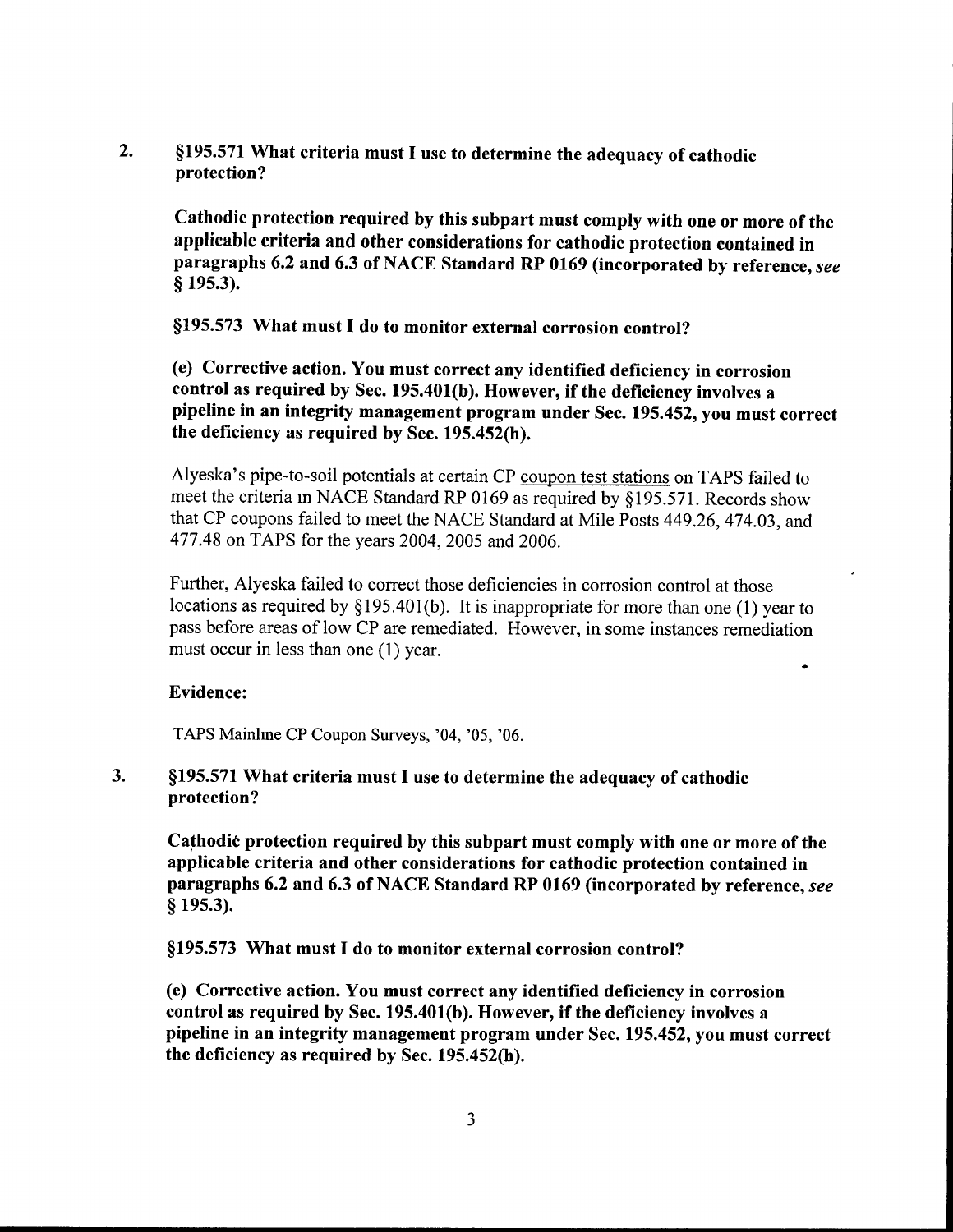Alyeska's pipe-to-soil potentials based on recurring Close Interval Surveys failed to meet the criteria in NACE Standard RP 0169 as required by §195.571. Records show Close Interval surveys failed to meet the NACE Standard at Mile Posts 449. 22 to 449. 27, Mile Posts 468. 28 to 468. 37, Mile Posts 477. 15 to 477. 62 and Mile Post 477. 41 on TAPS for the years 2004, 2005, 2006.

Further, Alyeska failed to correct those deficiencies in corrosion control at those locations as required by §195.401(b). It is inappropriate for more than one (1) year to pass before areas of low CP are remediated. However, in some instances remediation must occur in less than one (1) year.

#### Evidence:

TAPS mainline Close Interval Survey data, '04, '05, '06.

#### $\overline{4}$ . \$195. 573 What must I do to monitor external corrosion control?

(a) Protected pipelines. You must do the following to determine whether cathodic protection required by this subpart complies with Sec. 195.571:

(1) Conduct tests on the protected pipeline at least once each calendar year, but with intervals not exceeding 15 months.

(e) Corrective action. You must correct any identified deficiency in corrosion control as required by Sec. 195, 401(b). However, if the deficiency involves a pipeline in an integrity management program under Sec. 195. 452, you must correct the deficiency as required by Sec. 195.452(h).

Alyeska failed to provide cathodic protection records that would indicate whether it had conducted the tests required by  $\S195.573(a)(1)$  on the 16" crude incoming line and 14" residual line at the North Pole metering facility on TAPS for the years 2004 and 2005. This lateral piping was installed in 1997 and 1998.

#### 5. \$195. 579 What must I do to mitigate internal corrosion?

(a) General. If you transport any hazardous liquid or carbon dioxide that would corrode the pipeline, you must investigate the corrosive effect of the hazardous liquid or carbon dioxide on the pipeline and take adequate steps to mitigate internal corrosion.

Alyeska failed to provide any records to show that it investigates the corrosive effects of the hazardous liquid transported in TAPS. Alyeska as required by §195.579 (a) to investigate the corrosive effects of the hazardous liquid in the TAPS pipeline. Alyeska's 2004 In-line Inspection (ILI) records indicate that internal corrosion exists on the TAPS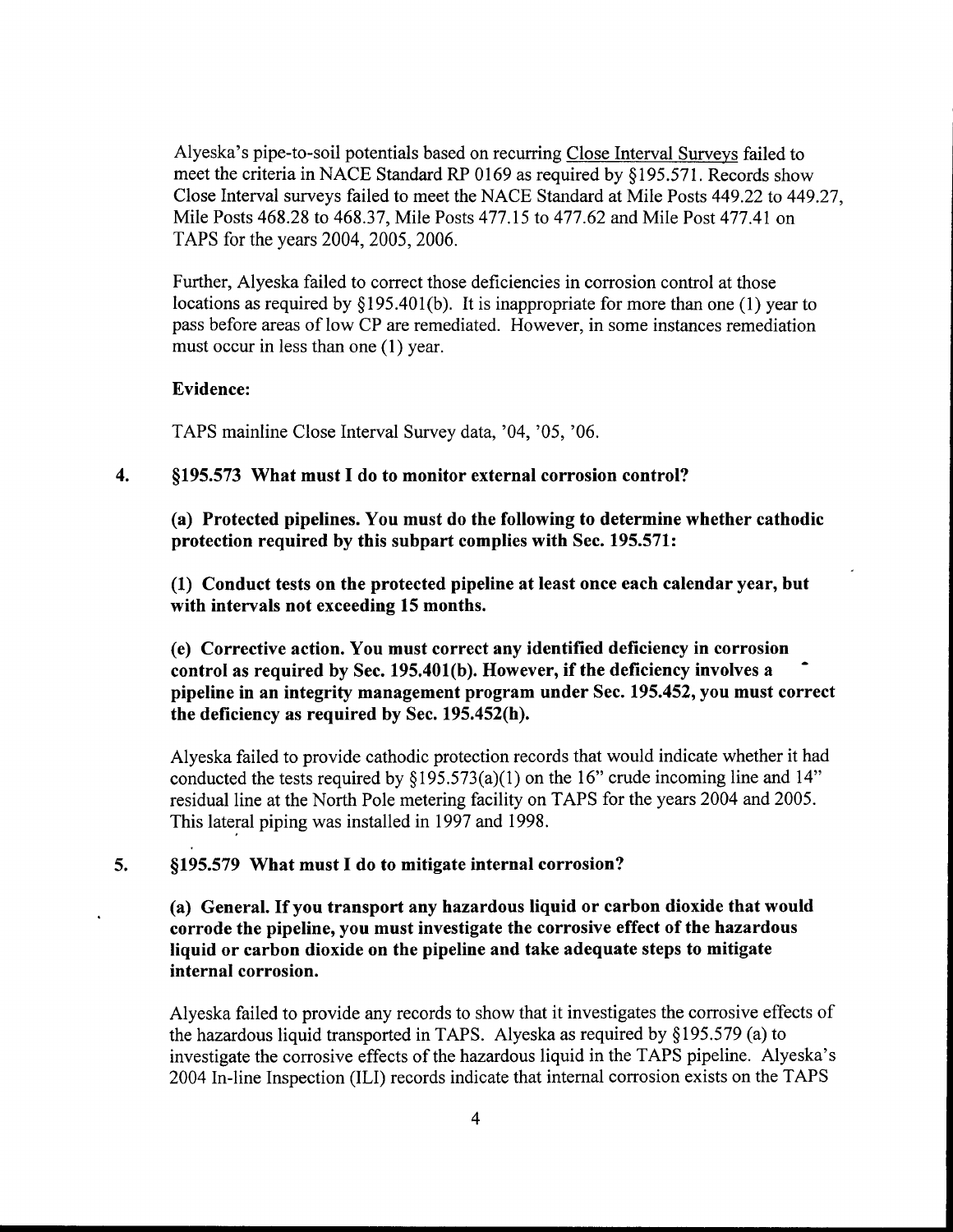mainline. Corrosive effects investigation is critical for determining the corrosive nature of the crude oil transported by TAPS and how the pipeline is affected. The hazardous liquids delivered to TAPS contain materials that are known to be potentially corrosive.

## Evidence:

Internal corrosion pig calls from the 2001 UT pig and the 2004 MFL pig.

### 6. \$195. 579 What must I do to mitigate internal corrosion?

## (a) General. If you transport any hazardous liquid or carbon dioxide that would corrode the pipeline, you must investigate the corrosive effect of the hazardous liquid or carbon dioxide on the pipeline and take adequate steps to mitigate internal corrosion.

Alyeska failed to provide any records that indicate it takes adequate steps to mitigate internal corrosion on the TAPS mainline, Alyeska's 2004 In-line Inspection (ILI) records indicate that internal corrosion exists on the TAPS mainline. Alyeska is required by \$195. 579 (b) to take adequate steps to mitigate internal corrosion.

#### Evidence:

Internal corrosion pig calls from the 2001 UT pig and the 2004 MFL pig.

### 7. \$195. 583 What must I do to monitor atmospheric corrosion control?

(a) You must inspect each pipeline or portion of pipeline that is exposed to the atmosphere for evidence of atmospheric corrosion, as follows:

If the pipeline is located: Then the frequency of inspection is:

Onshore **At least once every 3 calendar years, but with intervals** not exceeding 39 months

(b) During inspections you must give particular attention to pipe at soil-to-air interfaces, under thermal insulation, under disbonded coatings, and at pipe supports.

(e) Corrective action. You must correct any identified deficiency in corrosion control as required by Sec. 195. 401(b). However, if the deficiency involves a pipeline in an integrity management program under Sec. 195. 452, you must correct the deficiency as required by Sec.  $195.452(h)$ .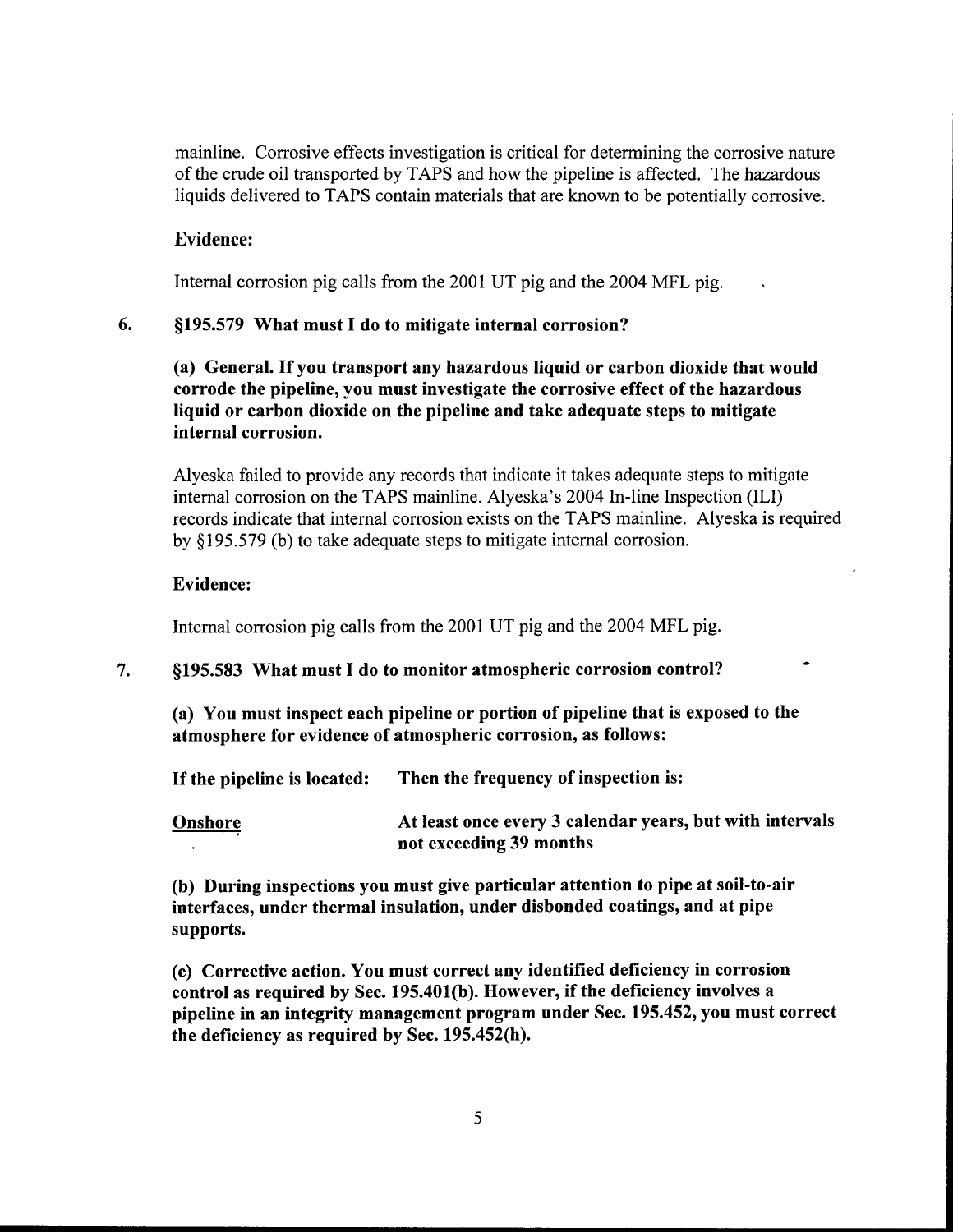Alyeska failed to provide atmospheric corrosion control records for TAPS to PHMSA personnel. Alyeska is required by \$195. 583 (a) to monitor atmospheric corrosion at least every three (3) years and give particular attention to pipe at soil-to-air interfaces, under thermal insulation, under disbonded coatings, and at pipe supports.

For example, Alyeska has belowground check valves in vaults, belowground mainline fittings in vaults, belowground mainline piping corridors, and belowground header piping. All of these were found to contain water during a recent inspection of PS <sup>1</sup> through Milepost 126 of TAPS, Alyeska failed to produce records for required atmospheric corrosion inspections at these locations.

#### Evidence:

- 1. Photographs of check valves 8, 10, 11, 12, 13, 15, 16, Manual Gate Valve 10A, split tee, DRA injection ring.
- 2. OM-1 section 12.12, Atmospheric Corrosion.
- 3. Letter for specific information and Alyeska's response.
- 4. Alyeska as built database, indicating that a sleeve was placed over corrosion at the soil/air interface on a transition.

#### Proposed Civil Penalty

Under 49 United States Code, § 60122, you are subject to a civil penalty not to exceed \$100,000 for each violation for each day the violation persists up to a maximum of \$1, 000, 000 for any related series of violations. The Compliance Officer has reviewed the circumstances and supporting documentation involved in the above probable violation(s) and has recommended that you be preliminarily assessed a civil penalty of \$170,000 as follows:

| Item number | <b>PENALTY</b> |
|-------------|----------------|
|             | \$37,000       |
| 2           | \$37,000       |
| 3           | \$24,000       |
| 4           | \$11,000       |
| 5           | \$11,000       |
| 6           | \$39,000       |
|             | \$11,000       |
| Total       | \$170,000      |
|             |                |

#### Proposed Compliance Order

With respect to Items 1, 2, 3, 4, 5, 6, and 7, pursuant to 49 United States Code  $\S$  60118, the Pipeline and Hazardous Materials Safety Administration proposes to issue a Compliance Order to Alyeska Pipeline Service Company. Please refer to the Proposed Compliance Order, which is enclosed and made a part of this Notice.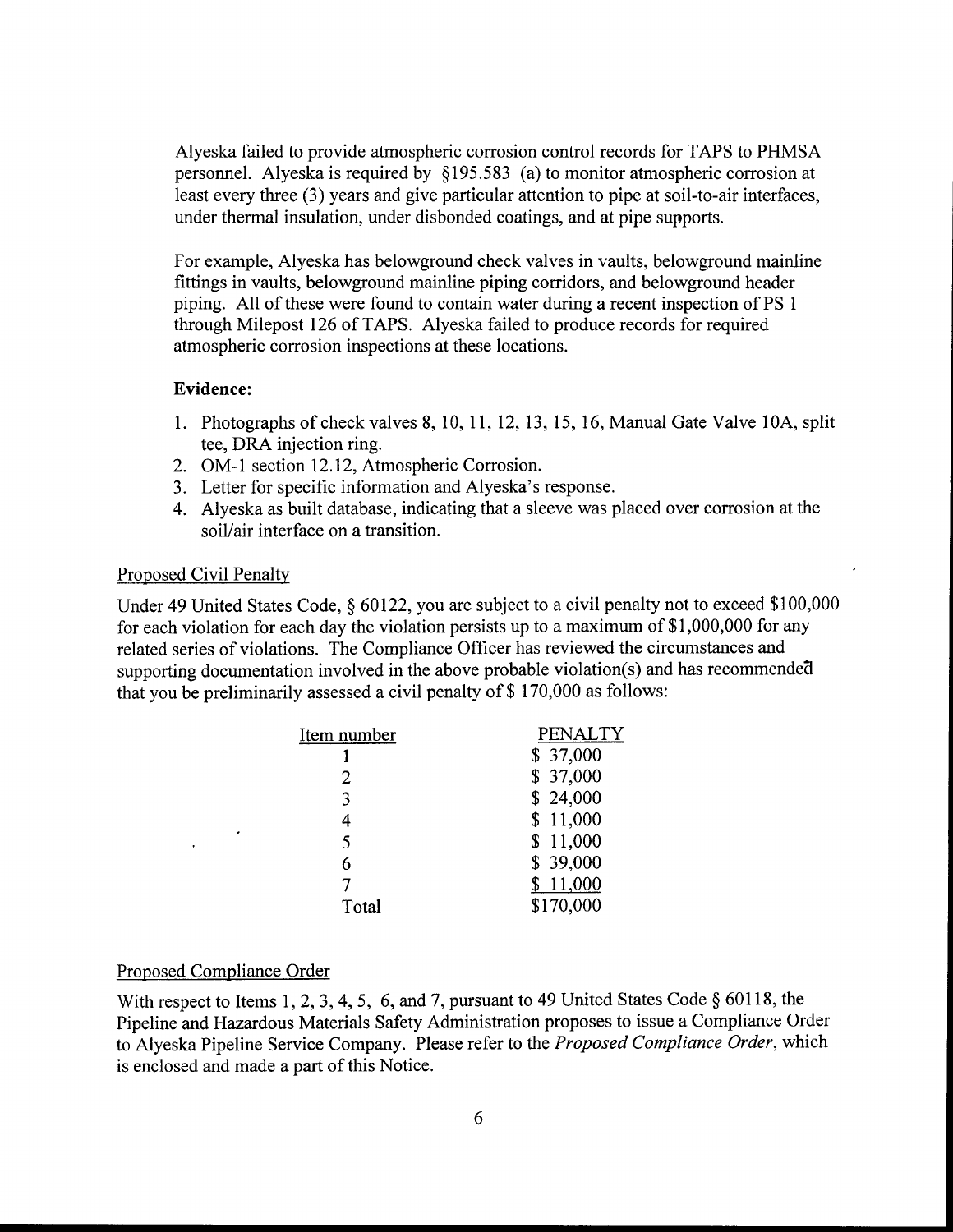### Response to this Notice

Enclosed as part of this Notice is a document entitled Response Options for Pipeline Operators in Compliance Proceedings. Please refer to this document and note the response options. Be advised that all material you submit in response to this enforcement action is subject to being made publicly available. If you believe that any portion of your responsive material qualifies for confidential treatment under 5 U.S.C. 552(b), along with the complete original document you must provide a second copy of the document with the portions you believe qualify for confidential treatment redacted and an explanation of why you believe the redacted information qualifies for confidential treatment under 5 U.S.C. 552(b). If you do not respond within 30 days of receipt of this Notice, this constitutes a waiver of your right to contest the allegations in this Notice and authorizes the Associate Administrator for Pipeline Safety to find facts as alleged in this Notice without further notice to you and to issue a Final Order.

In your correspondence on this matter, please refer to CPF 5-2008-5008 and for each document you submit, please provide a copy in electronic format whenever possible,

Sincerely,

Chris Hoidal

Director, Western Region Pipeline and Hazardous Materials Safety Administration

- cc: PHP-60 Compliance Registry PHP-500 J. Strawn (#118838)
- Encl: Proposed Compliance Order Response Options for Pipeline Operators in Compliance Proceedings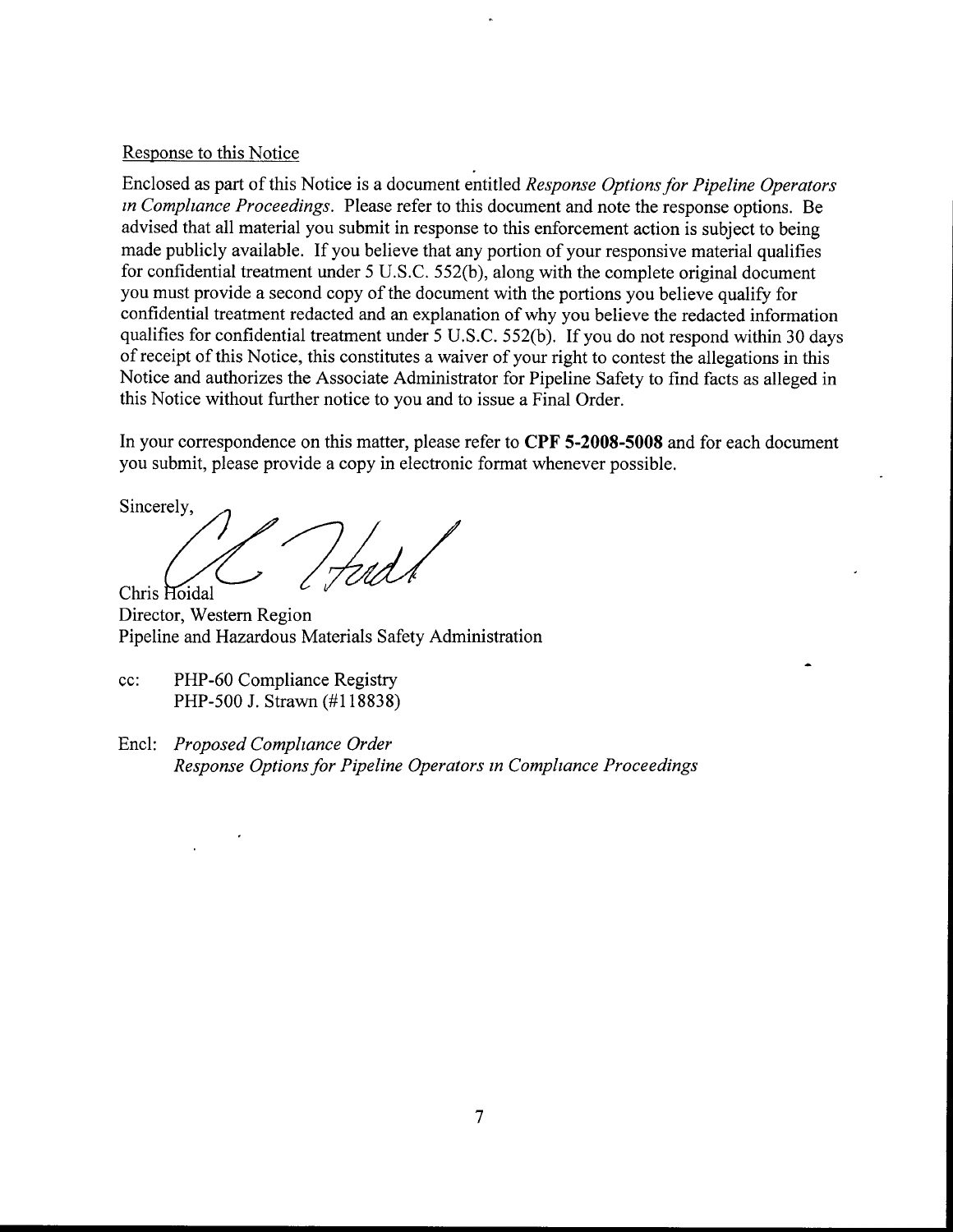# PROPOSED COMPLIANCE ORDER

Pursuant to 49 United States Code \$ 60118, the Pipeline and Hazardous Materials Safety Administration (PHMSA) proposes to issue to Alyeska Pipeline Service Company a Compliance Order incorporating the following remedial requirements to ensure the compliance of Alyeska Pipeline Service Company with the pipeline safety regulations:

- $1.$ In regard to Item 1 of the Notice pertaining to Alyeska's failure to conduct pipe-to-soil tests of the mainline pipe on road crossings on TAPS, Alyeska must meet the requirements of \$195. 573 (a) (1) by conducting tests of the mainline pipe at road crossings on TAPS once each calendar year, but with intervals not exceeding 15 months to determine whether cathodic protection required by this subpart complies with  $§$  195.571 Alyeska must conduct pipe-to-soil tests at the locations indicated in the Notice and provide documentation of such tests within 60 days of receipt of the Final Order. Alyeska shall take such corrective actions as are necessary to raise cathodic protection levels at the specified locations to meet one or more of the criteria within 1 year of receipt of the Final Order, and in the case of newly discovered inadequate cathodic protection, within 1 year of discovery of such inadequacy.
- 2. In regard to Item 2 of the Notice pertaining to Alyeska's failure to meet the criteria in NACE Standard RPO-169, based on cathodic protection coupon test data taken at the locations specified in the Notice on TAPS, for the years 2004, 2005 and 2006, Alyeska shall evaluate the cathodic protection levels at the locations specified in the Notice and take appropriate action to bring the cathodic protection into compliance with one or more of the applicable criteria and other considerations for cathodic protection contained in paragraphs 6.2 and 6.3 of NACE Standard RP0169-96 (incorporated by reference, see Sec. 195.3). Alyeska shall conduct cathodic protection coupon testing at the locations indicated in the Notice and provide documentation of the testing within 60 days of receipt of the Final Order. Alyeska shall take such corrective actions as are necessary to raise cathodic protection levels at the specified locations to meet one or more of the criteria within 1 year of testing.
- 3. In regard to Item 3 of the Notice pertaining to Alyeska's failure to meet the criteria in NACE Standard RPO-169, based on close interval survey data taken at the locations specified in the Notice on TAPS, for the years 2004, 2005 and 2006, Alyeska shall evaluate the cathodic protection levels at the locations specified in the Notice and take appropriate action to bring the level of cathodic protection at the specified locations into compliance with one or more of the applicable criteria and other considerations for cathodic protection contained in paragraphs 6.2 and 6.3 of NACE Standard RP0169-96 (incorporated by reference, see Sec. 195.3).

Alyeska shall evaluate the cathodic protection at the locations indicated in the Notice and provide documentation of the testing within 60 days of receipt of the Final Order. Alyeska shall take such corrective actions as are necessary to raise cathodic protection levels at the specified locations to meet one or more of the criteria within 1 year of testing.